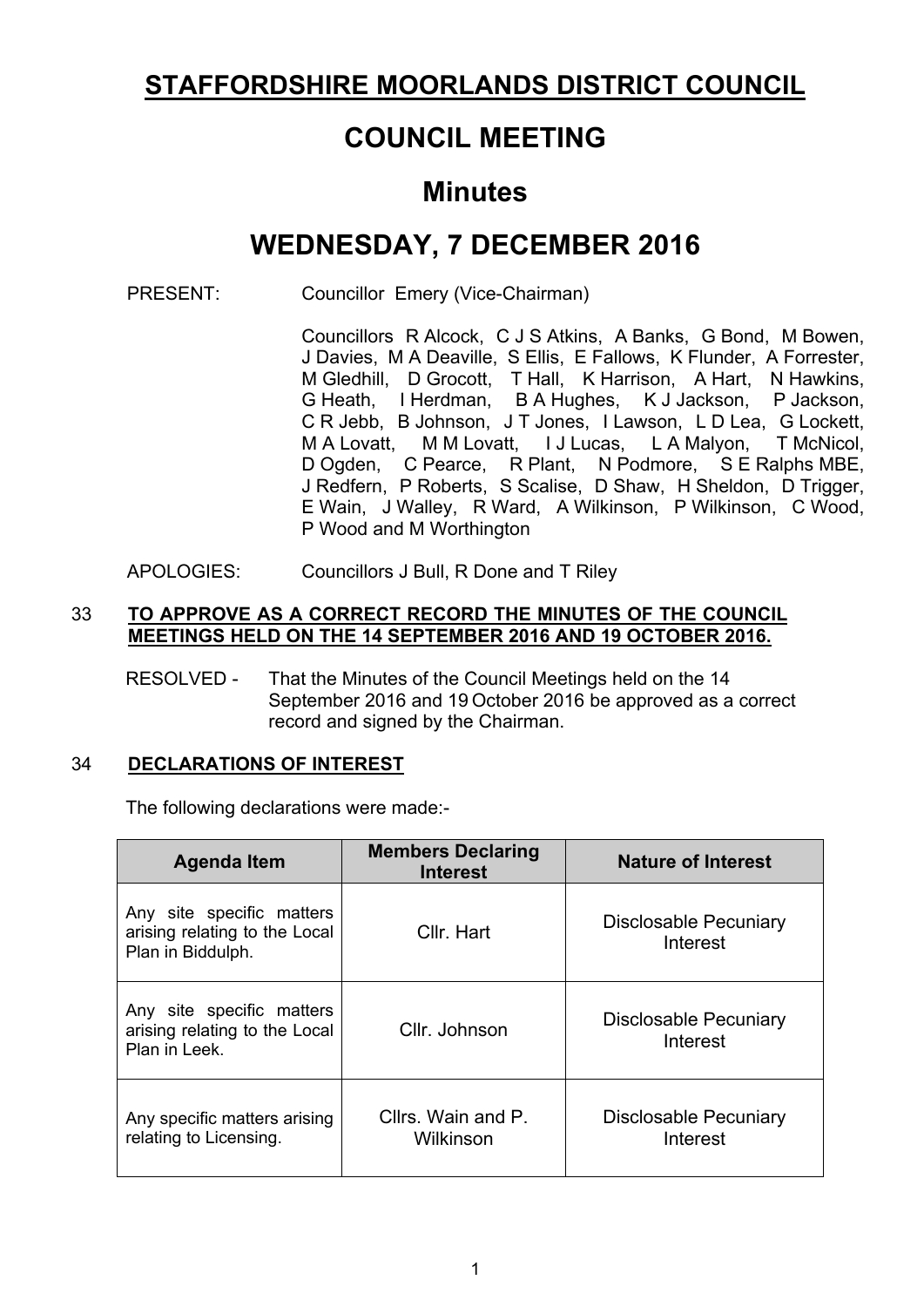## 35 **TO CONSIDER AND DEBATE ANY RECOMMENDATIONS FROM THE CABINET, OVERVIEW AND SCRUTINY PANELS AND COMMITTEES, IF ANY.**

## **Audit and Accounts Committee – 29 September 2016**

Treasury Management - Update Report

RESOLVED - That the treasury management position as at 31st August 2016 be noted.

## **Licensing & Regulatory Committee – 18 November 2016**

Hackney Carriage and Private Hire Licensing Policy 2016

- RESOLVED (a) That the Hackney Carriage and Private Hire Policy 2016 attached in appendix A, be approved and adopted as the Council's policy.
	- (b) That delegated authority be given to the Head of Regulatory Services to make minor modifications to the policy to reflect any change in legislation or case law or to promote efficient administration of the licensing function without consultation if appropriate.

## 36 **RECOMMENDATIONS FROM MEETINGS IN THE INTERIM PERIOD PRIOR TO THE COUNCIL MEETING, IF ANY.**

#### **Cabinet - 6 December 2016**

(a) Updated Medium Term Financial Plan 2017/18 to 2020/21

RESOLVED *-* That the updated Medium-Term Financial Plan be approved.

## 37 **NOTICES OF MOTION IN ACCORDANCE WITH PROCEDURE RULE NO. 8, IF ANY.**

#### (a) **Councillor L. Malyon**

**NM:** "That this Council will continue to send planning application information out to parish and town councils, as they always have done, as it is impossible for town and parish clerks to be able to print all the information off."

A named vote having been called, voting was as follows:-

Those voting **FOR:**

Councillors Alcock, Atkins, Banks, Bond, Bowen, Davies, Deaville, Ellis, Emery, Fallows, Flunder, Forrester, Gledhill, Grocott, Hall, Harrison, Hart, Hawkins, Heath, Herdman, Hughes, K. Jackson, P. Jackson, Jebb, Johnson, Jones, Lawson, Lea, Lockett, M.M. Lovatt, M.A. Lovatt, Lucas, Malyon, McNicol, Ogden, Pearce, Plant, Podmore, Ralphs, Redfern, Roberts, Scalise,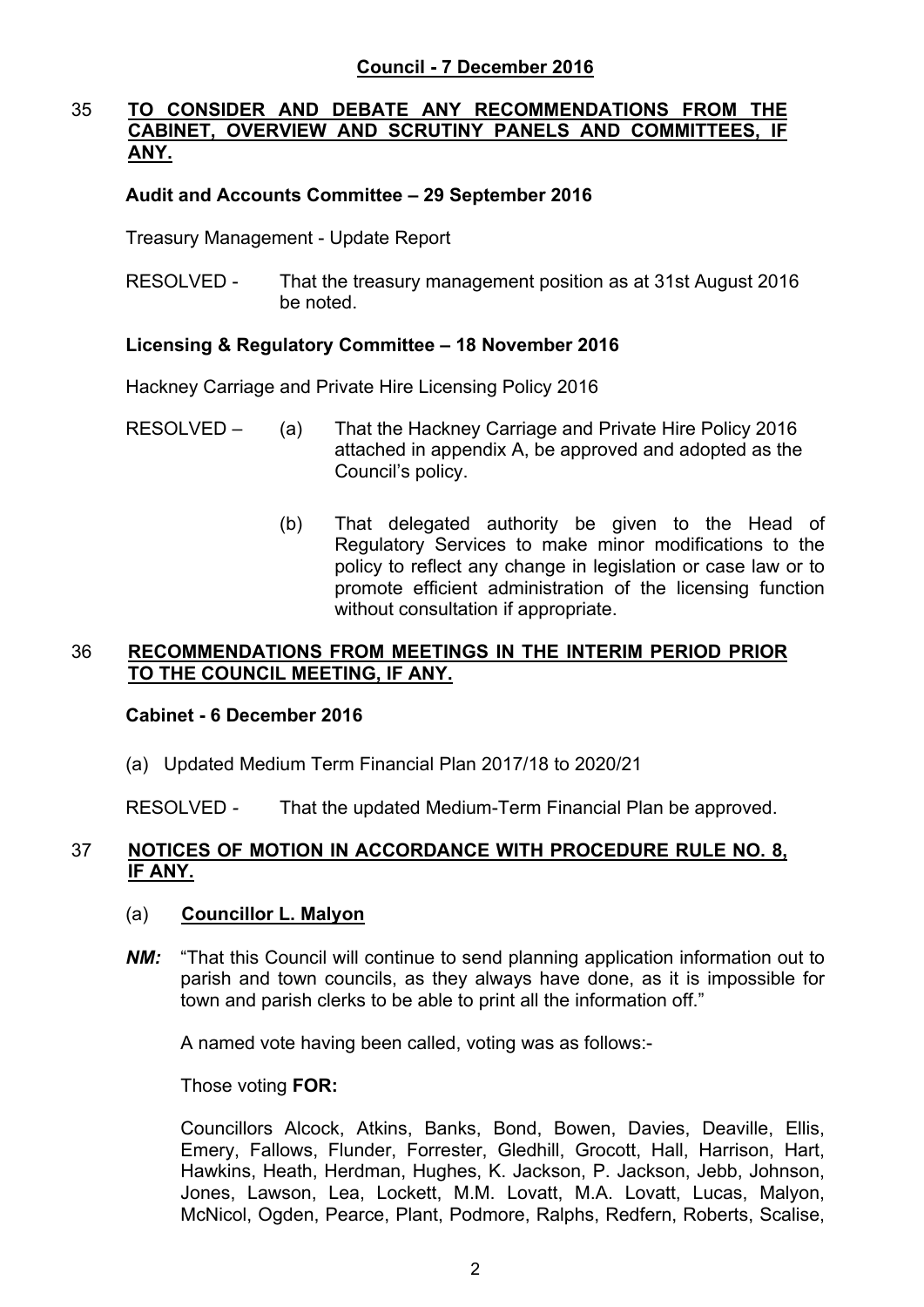Shaw, Sheldon, Trigger, Wain, Walley, Ward, A. Wilkinson, P. Wilkinson, C. Wood, P. Wood, Worthington. **(53)**

There were no votes **AGAINST.**

There were no **ABSTENTIONS**.

Therefore the **PROPOSAL** was declared **CARRIED**.

RESOLVED - That this Council will continue to send planning application information out to parish and town councils, as they always have done, as it is impossible for town and parish clerks to be able to print all the information off.

## (b) **Councillor L. Malyon**

*NM:* "That this Council sends a strong objection to the County Council with regard to the new charges for waste, this will cause more fly tipping which the District Council will have to pick up and incur the costs for, putting more pressure on services."

A named vote having been called, voting was as follows:-

Those voting **FOR:**

Councillors Alcock, Atkins, Gledhill, K. Jackson, Jebb, M.M. Lovatt, M.A. Lovatt, Lucas, Malyon, McNicol, Redfern, Walley, A. Wilkinson, P. Wilkinson, C. Wood, P. Wood. **(16)**

Those voting **AGAINST:**

Councillors Banks, Bond, Bowen, Davies, Deaville, Ellis, Emery, Fallows, Flunder, Forrester, Grocott, Hall, Harrison, Hart, Hawkins, Heath, Herdman, Hughes, P. Jackson, Johnson, Jones, Lawson, Lea, Lockett, Ogden, Pearce, Plant, Podmore, Ralphs, Scalise, Shaw, Trigger, Wain, Ward, Worthington. **(35)**

Those voting to **ABSTAIN**:

Councillor Sheldon **(1)**

Therefore, the **PROPOSAL** was declared **LOST**.

## (c) **Councillor C. Atkins**

*NM:* "That this Council calls upon the Government to reconsider the published transitional pension arrangements for women born on or after 6 April 1951 and to offer revised and fair transitional state pension arrangements for all women born on or after 6 April 1951 so that women do not live in hardship due to pension changes which they were not told about until it was too late to make alternative arrangements."

Having been **SECONDED**, upon being put to the vote, the **MOTION** was declared **CARRIED.**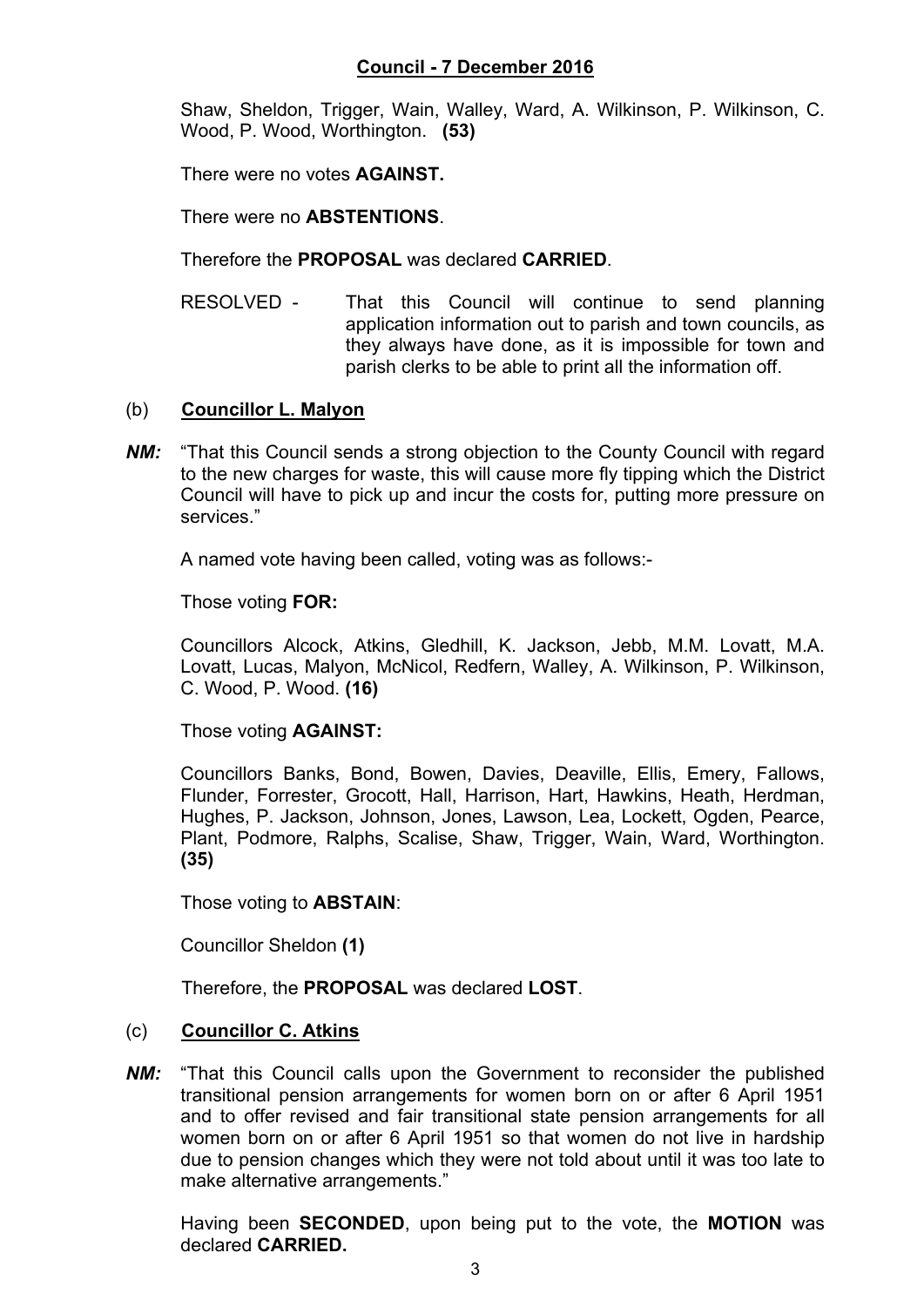RESOLVED - "That this Council calls upon the Government to reconsider the published transitional pension arrangements for women born on or after 6 April 1951 and to offer revised and fair transitional state pension arrangements for all women born on or after 6 April 1951 so that women do not live in hardship due to pension changes which they were not told about until it was too late to make alternative arrangements."

## (d) **Councillor K. Jackson**

**NM:** "That Staffordshire Moorlands District Council views with concern the injustice whereby the Treasury receives 50% of surpluses from the Mineworkers Pension Scheme, accumulating over £3 billion to date. This is taken from people and communities least able to afford it, particularly former coal mining areas in the Staffordshire Moorlands. The money taken out is out of proportion to the risk covered. This Council requests that the Public Accounts Committee conduct an independent scrutiny to address this unfair arrangement and calls on its MPs to take up the case for further action in parliament."

A named vote having been called, voting was as follows:-

Those voting **FOR:**

Councillors Alcock, Atkins, Davies, Gledhill, K. Jackson, Jebb, Jones, M.M. Lovatt, M.A. Lovatt, Lucas, Malyon, Redfern, Walley, A. Wilkinson, P. Wilkinson, C. Wood, P. Wood. **(17)**

Those voting **AGAINST.**

Councillors Banks, Bowen, Ellis, Emery, Fallows, Flunder, Forrester, Grocott, Hall, Harrison, Hart, Hawkins, Herdman, Hughes, Johnson, Lockett, McNicol, Ogden, Pearce, Plant, Podmore, Ralphs, Roberts, Scalise, Shaw, Trigger, Wain, Ward, Worthington.**(29)**

Those voting to **ABSTAIN**

Councillors Bond, Lea, Sheldon **(3)**

Therefore, the **PROPOSAL** was declared **LOST**.

## 38 **QUESTIONS RAISED UNDER PROCEDURE RULE NO. 10**

## (a) **Question to the Leader received from Councillor Malyon:**

- **Q: "When will the Chairman of the Council, Cllr Bull be vacating the chairmanship of the District Council?"**
- **A:** *It was stated that Councillor Bull's term of office would run to the next Annual Meeting of the Council in accordance with the Local Government Act 1972. In response to supplementary questions the Leader clarified that the letter issued to the Department for Communities and Local Government questioned the rule*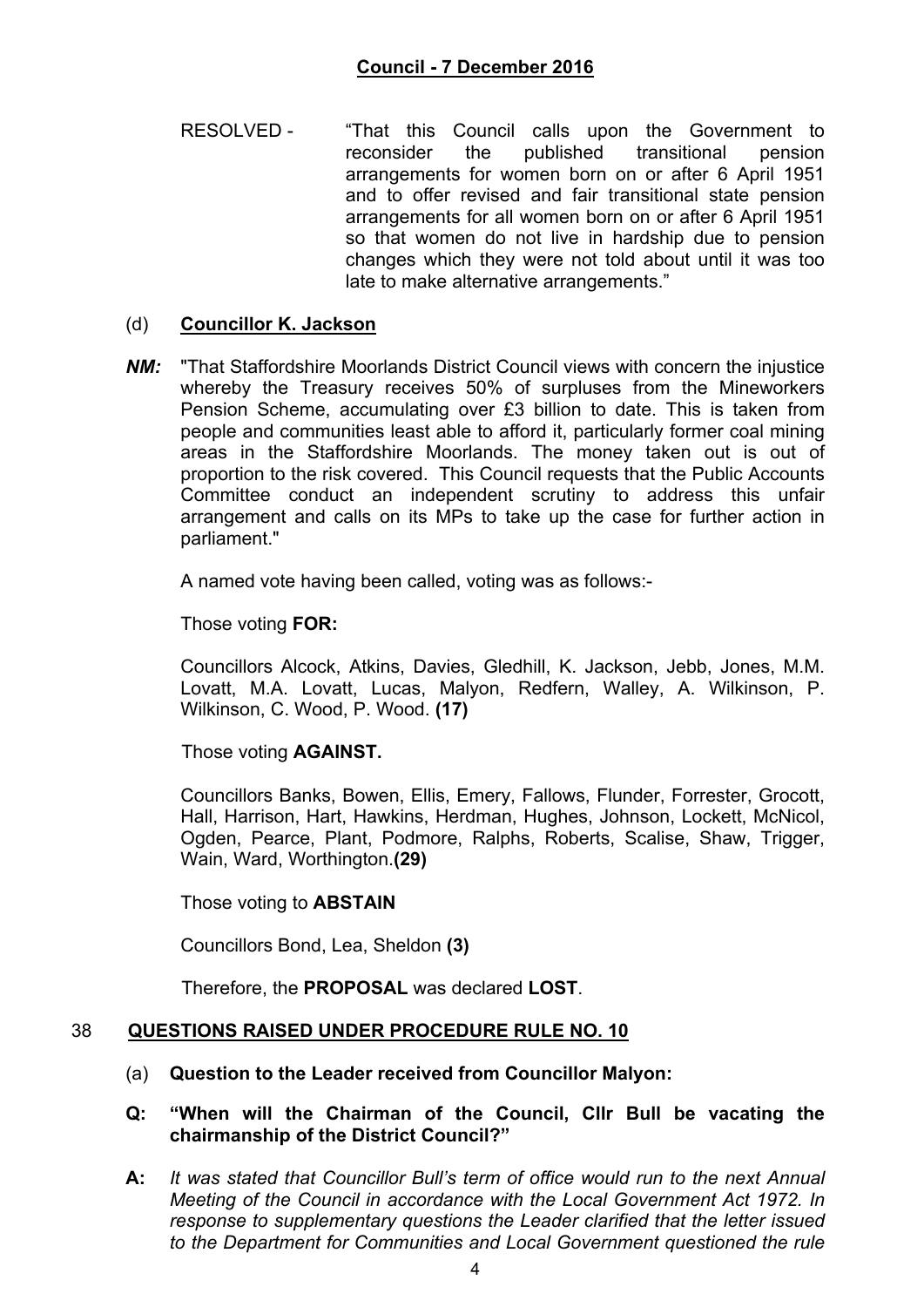## **Council - 7 December 2016**

*with regards to the ability for a council to appoint/remove its Chairman and that the justification for this did not need to be given. The Leader reminded Councillor Malyon that the Council has the right to appoint the Chairman but not to remove the Chairman and that there would be one more scheduled meeting of the Council before the Annual meeting in May.*

- (b) **Question to the Portfolio Holder for the Environment received from Councillor Malyon:**
- **Q: "Would the portfolio holder for Environmental health confirm as he has done previously that the waste collection service will stay In House at the Staffordshire Moorlands District Council?"**
- **A:** *"As the Councillor knows Staffordshire Moorlands District Council has to achieve significant revenue savings in order to balance its budgets. All activities delivered by the Council are therefore under scrutiny, to determine if savings can be found or income increased in order to balance our budgets. It is a very important part of this Council's role to ensure residents have access to reliable, high performing and cost effective services.*

*We are reviewing options for the delivery of our much valued waste collection service, together with street cleaning and horticultural activities. In doing so we need to keep an open mind, to find a long term sustainable option that protects services, is affordable for the Council and its taxpayers, and looks after our employees. We do not know what the solution will be just yet and so it would not be appropriate for me to give a cast iron guarantee. But I will reiterate, I shall be working with colleagues to find the best possible solution that is good for the Council, good for its taxpayers and good for its employees."*

*In response to supplementary questions the Portfolio Holder stated that the Council would support the workforce who do a tremendous job and that the Waste Working Group was doing an excellent job to widen councillors' knowledge. It was important to obtain all the necessary information before a decision was taken.*

- (c) **Question to the Leader received from Cllr C. Wood**
- **Q: "Would the Leader agree with me that the only way this Council can move forward with the Julie Bull situation is for a full external investigation to be carried out?"**
- **A:** *The Leader reported that Councillor Wood and other group leaders were being kept up to date of the situation by the Chief Executive and herself. An external investigation was taking place. In response to supplementary questions the Leader stated that she did not wish to say or do anything that may pre-empt or affect the external investigation taking place. With regards to the standards complaints process the Leader explained that she would be happy to work with councillors to put in place a remedy to avoid similar situations arising again.*
- (d) *Question to the Leader received from Cllr P. Wilkinson*
- **Q: "Will the officers of this Council be publishing an edited version of the webcast from the Extraordinary Meeting of Wednesday 19th October and if so, when will this be available?"**